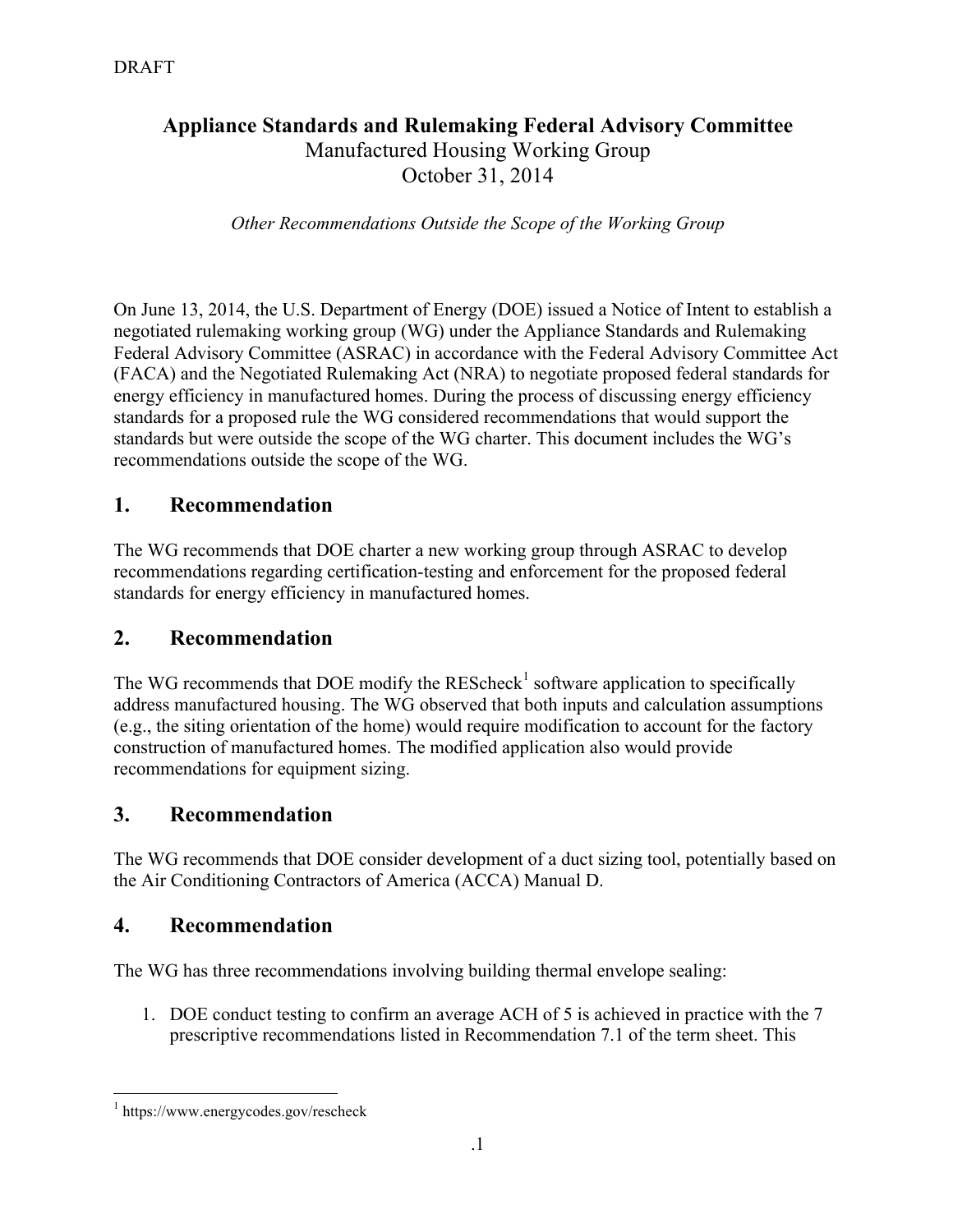testing could inform future decisions and regulations regarding building thermal envelope sealing.

- 2. DOE conduct a WUFI<sup>2</sup> analysis to assess potential moisture concerns of the proposed package on exterior walls. This analysis could inform future decisions and regulations regarding building thermal envelope sealing.
- 3. DOE consider approaches to address a scenario in which an exterior surface of a wall cannot be sealed, such as the case in which the exterior sheathing is also the structural sheathing, and the resulting impact to the building thermal envelope visual inspection requirements included in the manufactured housing term sheet.

# **5. Recommendation**

The WG recommends that DOE consider labeling approaches that provide (1) voluntary labeling for whole-house performance information, (2) heating/cooling equipment sizing parameters capable of servicing a home with the highest expected heating and cooling load, and (3) additional information on building components and equipment.

# **6. Recommendation**

The WG recommends DOE consider an education program on energy efficiency for potential owners of manufactured housing.

# **7. Recommendation**

The WG recommends that DOE consider government supports/grants/subsidies/etc. for energy efficiency, and that DOE consider increasing DOE R&D funding to a level commensurate with the role of manufactured housing in the nation's housing mix.

## **8. Recommendation**

The WG recommends DOE consider an education program on non-energy benefits for potential owners of manufactured housing including indoor air quality, comfort, and durability.

## **9. Recommendation**

The WG recommends DOE discuss the following revisions to Subpart F of 24 CFR Part 3280 (including additions from the International Residential Code) with the Department of Housing and Urban Development. DOE should discuss these recommendations with the Department of Housing and Urban Development to address duplications and inconsistencies between the current 24 CFR Part 3280 and DOE's eventual notice of proposed rulemaking. The items crossed out are items the WG recommends deleting.

## **§ 3280.504 Condensation control and installation of vapor retarders.**

<sup>&</sup>lt;sup>2</sup> http://apps1.eere.energy.gov/buildings/tools\_directory/software.cfm/ID=362/pagename=alpha\_list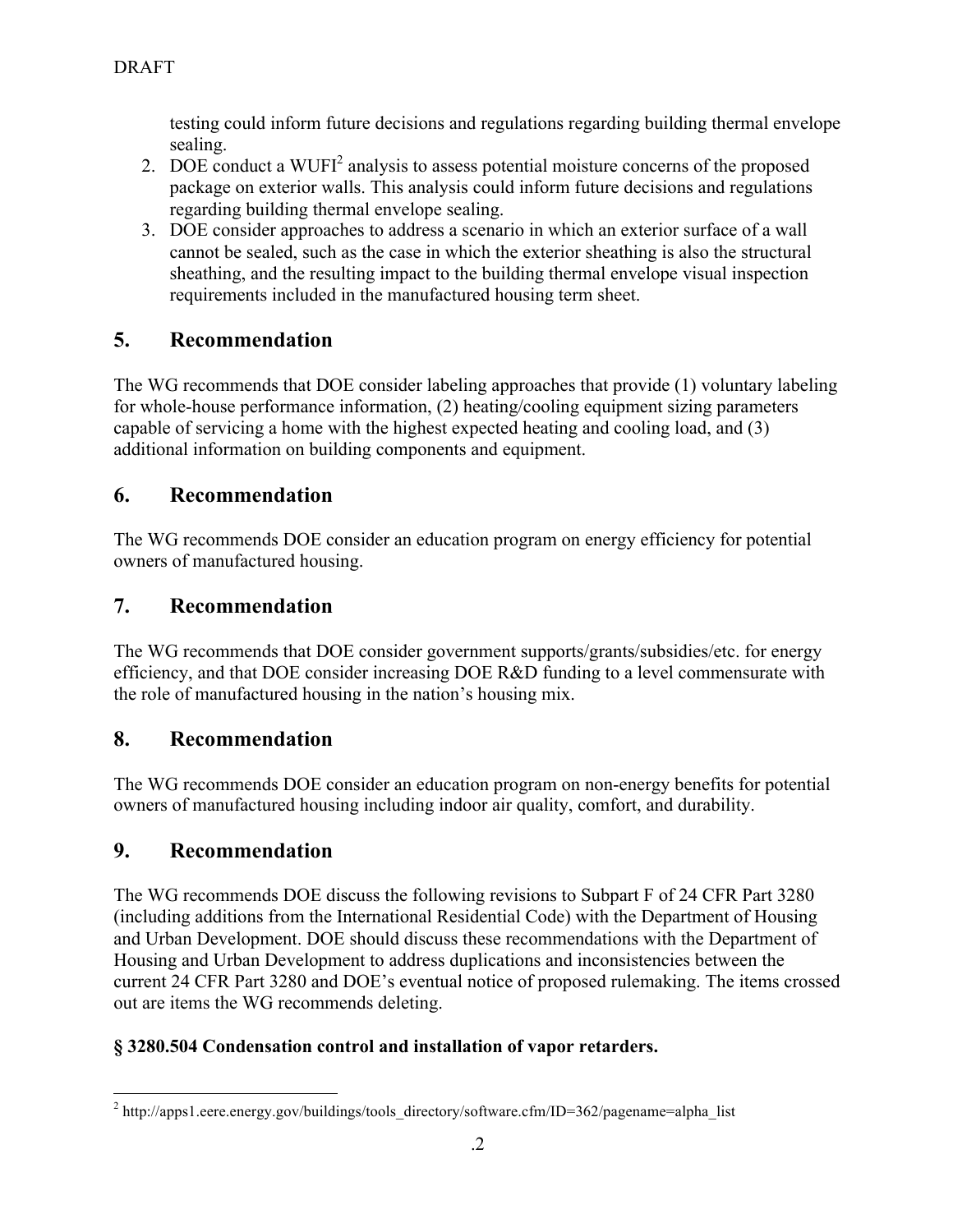(a) Ceiling vapor retarders. (1) In Uo Value Zones 2 and 3, ceilings must have a vapor retarder with a permeance of not greater than 1 perm (as measured by ASTM E 96–95 Standard Test Methods for Water Vapor Transmission of Materials) (incorporated by reference, see § 3280.4) installed on the living space side of the roof cavity.

(2) For manufactured homes designed for Uo Value Zone 1, the vapor retarder may be omitted.

### **Replace § 3280.504(b) in its entirety with**:

*(IRC) R702.7 Vapor retarders.* 

*Class I or II vapor retarders are required on the interior side of frame walls in Climate Zones 2 and 3.*

*(IRC)R702.7.2 Material vapor retarder class.* 

*The vapor retarder class shall be based on the manufacturer's certified testing or a tested assembly.* 

*The following shall be deemed to meet the class specified:* 

*Class I: Sheet polyethylene, unperforated aluminum foil.* 

*Class II: Kraft-faced fiberglass batts.* 

*Class III: Latex or enamel paint.*

### **From 3280.504**:

(c) Liquid applied vapor retarders. Each liquid applied vapor retarder must be tested by a nationally recognized testing agency for use on the specific substrate to which it is applied. The test report must include the perm rating, as measured by ASTM E 96–95, Standard Test **Methods** 

#### **Replace 3280.504(d) in its entirety with**:

(IRC) R806.1 Ventilation required.

Enclosed attics and enclosed rafter spaces formed where ceilings are applied directly to the underside of roof rafters shall have cross ventilation for each separate space by ventilating openings protected against the entrance of rain or snow. Ventilation openings shall have a least dimension of 1/16 inch (1.6 mm) minimum and 1/4 inch (6.4 mm) maximum. Ventilation openings having a least dimension larger than 1/4 inch (6.4 mm) shall be provided with corrosion-resistant wire cloth screening, hardware cloth, or similar material with openings having a least dimension of  $1/16$  inch  $(1.6 \text{ mm})$  minimum and  $1/4$  inch  $(6.4 \text{ mm})$  maximum.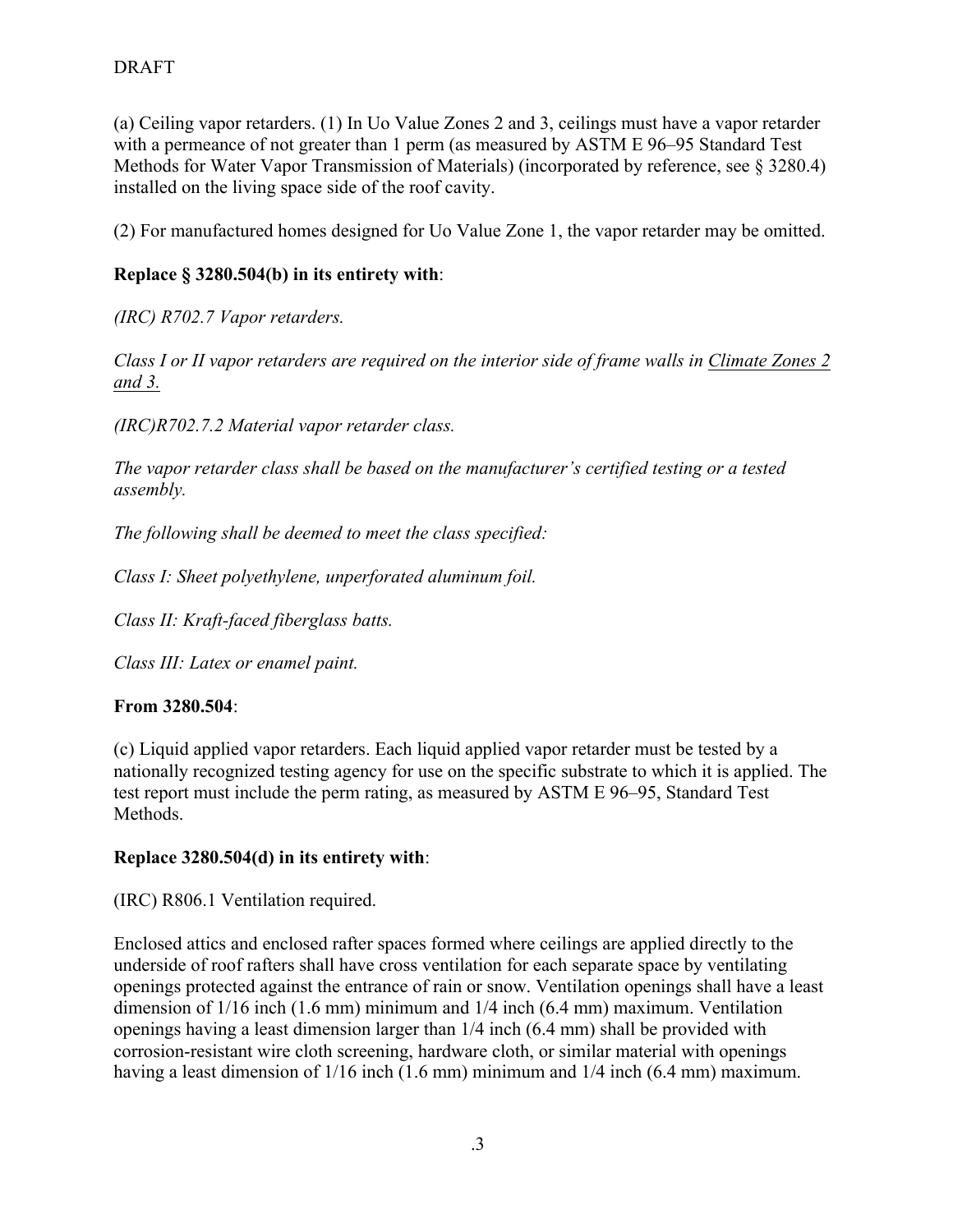Openings in roof framing members shall conform to the requirements of Section R802.7. Required ventilation openings shall open directly to the outside air.

R806.2 Minimum vent area.

The minimum net free ventilating area shall be 1/150 of the area of the vented space.

Exception: The minimum net free ventilation area shall be 1/300 of the vented space provided one or more of the following conditions are met:

1. In Climate Zone 3, a Class I or II vapor retarder is installed on the warm-in-winter side of the ceiling.

2. At least 40 percent and not more than 50 percent of the required ventilating area is provided by ventilators located in the upper portion of the attic or rafter space. Upper ventilators shall be located no more than 3 feet (914 mm) below the ridge or highest point of the space, measured vertically, with the balance of the required ventilation provided by eave or cornice vents. Where the location of wall or roof framing members conflicts with the installation of upper ventilators, installation more than 3 feet (914 mm) below the ridge or highest point of the space shall be permitted.

R806.3 Vent and insulation clearance.

Where eave or cornice vents are installed, insulation shall not block the free flow of air. A minimum of a 1-inch (25 mm) space shall be provided between the insulation and the roof sheathing and at the location of the vent.

R806.4 Installation and weather protection.

Ventilators shall be installed in accordance with manufacturer's installation instructions. Installation of ventilators in roof systems shall be in accordance with the requirements of Section R903. Installation of ventilators in wall systems shall be in accordance with the requirements of Section R703.1.

R806.5 Unvented attic and unvented enclosed rafter assemblies.

Unvented attic assemblies (spaces between the ceiling joists of the top story and the roof rafters) and unvented enclosed rafter assemblies (spaces between ceilings that are applied directly to the underside of roof framing members/rafters and the structural roof sheathing at the top of the roof framing members/rafters) shall be permitted if all the following conditions are met:

1. The unvented attic space is completely contained within the building thermal envelope.

2. No interior Class I vapor retarders are installed on the ceiling side (attic floor) of the unvented attic assembly or on the ceiling side of the unvented enclosed rafter assembly.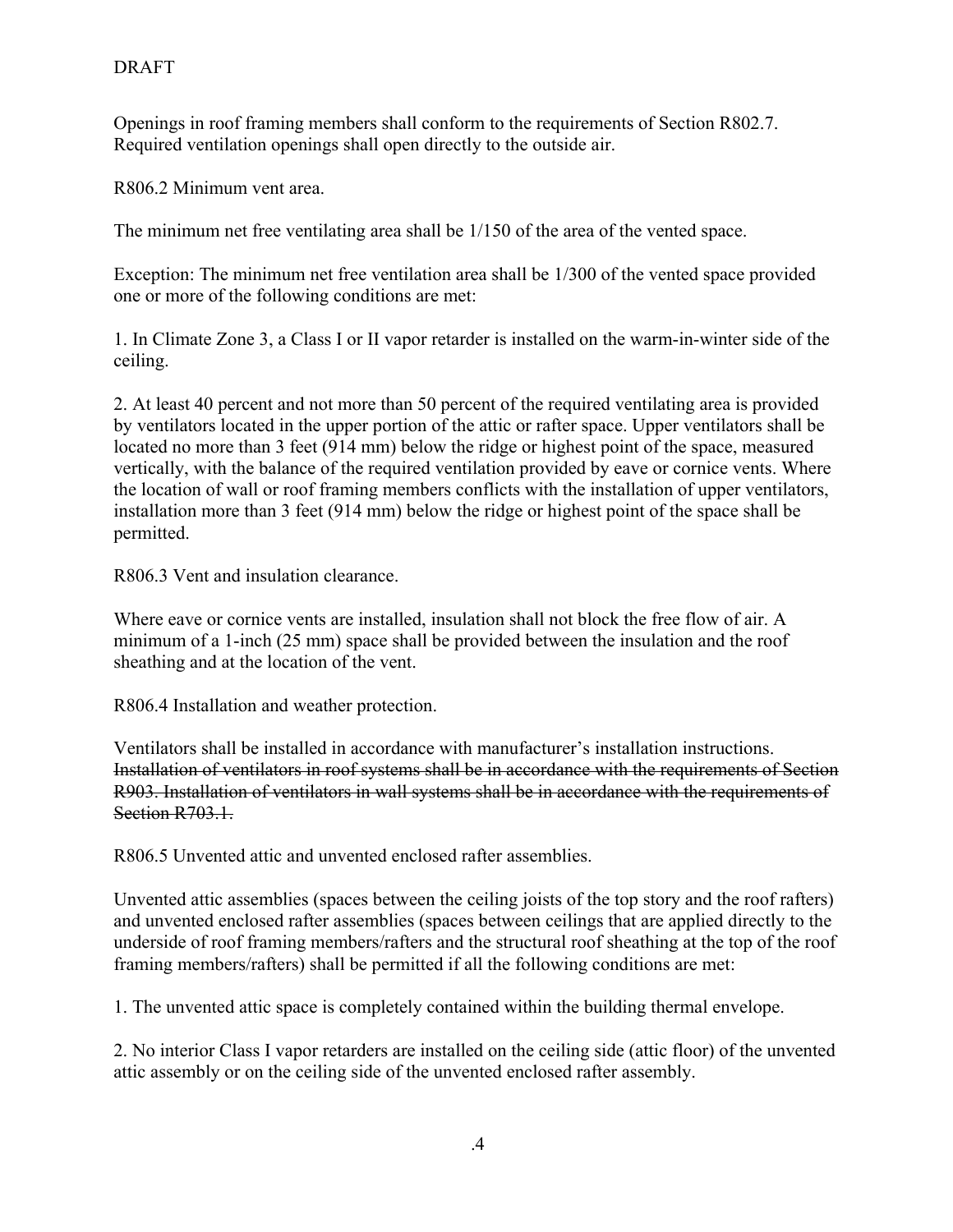3. Where wood shingles or shakes are used, a minimum 1/4-inch (6 mm) vented air space separates the shingles or shakes and the roofing underlayment above the structural sheathing.

4. In Climate Zones 5, 6, 7 and 8 Zone 3, any air-impermeable insulation shall be a Class II vapor retarder, or shall have a Class III vapor retarder coating or covering in direct contact with the underside of the insulation.

5. Either Items 5.1, 5.2 or 5.3 shall be met, depending on the air permeability of the insulation directly under the structural roof sheathing.

5.1. Air-impermeable insulation only. Insulation shall be applied in direct contact with the underside of the structural roof sheathing.

5.2. Air-permeable insulation only. In addition to the air-permeable insulation installed directly below the structural sheathing, rigid board or sheet insulation shall be installed directly above the structural roof sheathing as specified in Table R806.5 for condensation control.

5.3. Air-impermeable and air-permeable insulation. The air-impermeable insulation shall be applied in direct contact with the underside of the structural roof sheathing as specified in Table R806.5 for condensation control. The air-permeable insulation shall be installed directly under the air-impermeable insulation.

5.4. Where preformed insulation board is used as the air-impermeable insulation layer, it shall be sealed at the perimeter of each individual sheet interior surface to form a continuous layer. (ii) A mechanical attic or roof ventilation system may be installed instead of providing the free ventilation area when the mechanical system provides a minimum air change rate of 0.02 cubic feet per minute (cfm) per sq. ft. of attic floor area. Intake and exhaust vents shall be located so as to provide air movement throughout space.

(2) Single section manufactured homes constructed with metal roofs and having no sheathing or underlayment installed, are not required to be provided with attic or roof cavity ventilation provided that the air leakage paths from the living space to the roof cavity created by electrical outlets, electrical junctions, electrical cable penetrations, plumbing penetrations, flue pipe penetrations and exhaust vent penetrations are sealed.

(3) Parallel membrane roof section of a closed cell type construction are not required to be ventilated.

(4) The vents provided for ventilating attics and roof cavities shall be designed to resist entry of rain and insects.

Note: 505 Air infiltration is replaced by R402.4 including table R402.4.1.1

506 is replaced by Manual J

507 replaced by new labeling requirements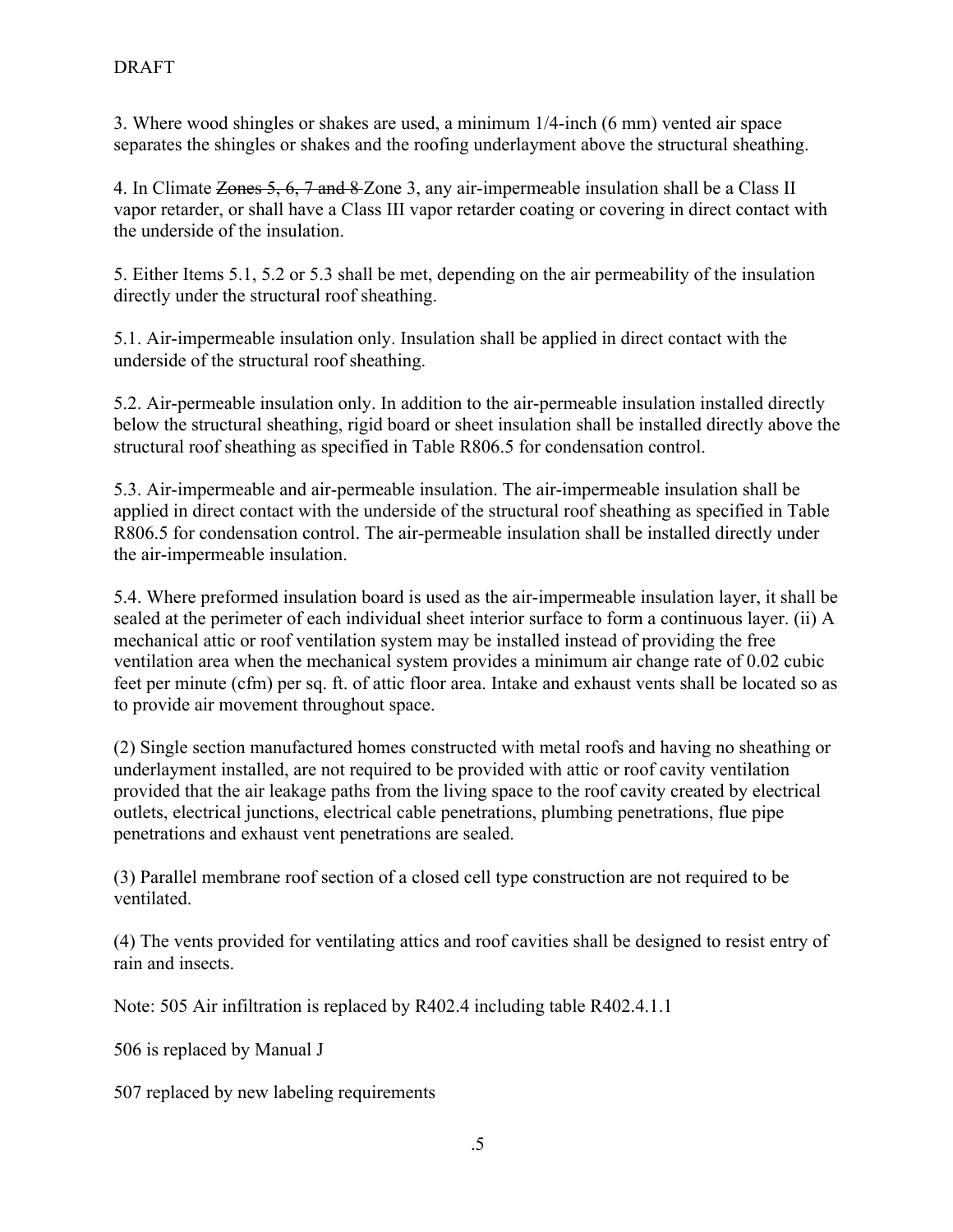#### **§ 3280.508 Heat loss, heat gain and cooling load calculations**.

(a) Information, values and data necessary for heat loss and heat gain determinations must be taken from the 1997 ASHRAE Handbook of Fundamentals, Inch-Pound Edition, chapters 22 through 27. The following portions of those chapters are not applicable:

23.1 Steel Frame Construction

23.2 Masonry Construction

23.3 Foundations and Floor Systems

23.15 Pipes

23.17 Tanks, Vessels, and Equipment

23.18 Refrigerated Rooms and Buildings

24.18 Mechanical and Industrial Systems

25.19 Commercial Building Envelope Leakage

27.9 Calculation of Heat Loss from Crawl Spaces

(b) The calculation of the manufactured home's transmission heat loss coefficient (Uo) must be in accordance with the fundamental principles of the 1997 ASHRAE Handbook of Fundamentals, Inch-Pound Edition, and, at a minimum, must address all the heat loss or heat gain considerations in a manner consistent with the calculation procedures provided in the document, Overall U-values and Heating/Cooling Loads—Manufactured Homes—February 1992–PNL 8006, HUD User No. 0005945.

(c) Areas where the insulation does not fully cover a surface or is compressed shall be accounted for in the U calculation (see §3280.506). The effect of framing on the U-value must be included in the Uo calculation. Other low-R-value heat-flow paths ("thermal shorts") shall be explicitly accounted for in the calculation of the transmission heat loss coefficient if in the aggregate all types of low-R-value paths amount to more than 1% of the total exterior surface area. Areas are considered low-R-value heat-flow paths if:

(1) They separate conditioned and unconditioned space; and

(2) They are not insulated to a level that is at least one-half the nominal insulation level of the surrounding building component.

**§ 3280.509 Criteria in absence of specific data.**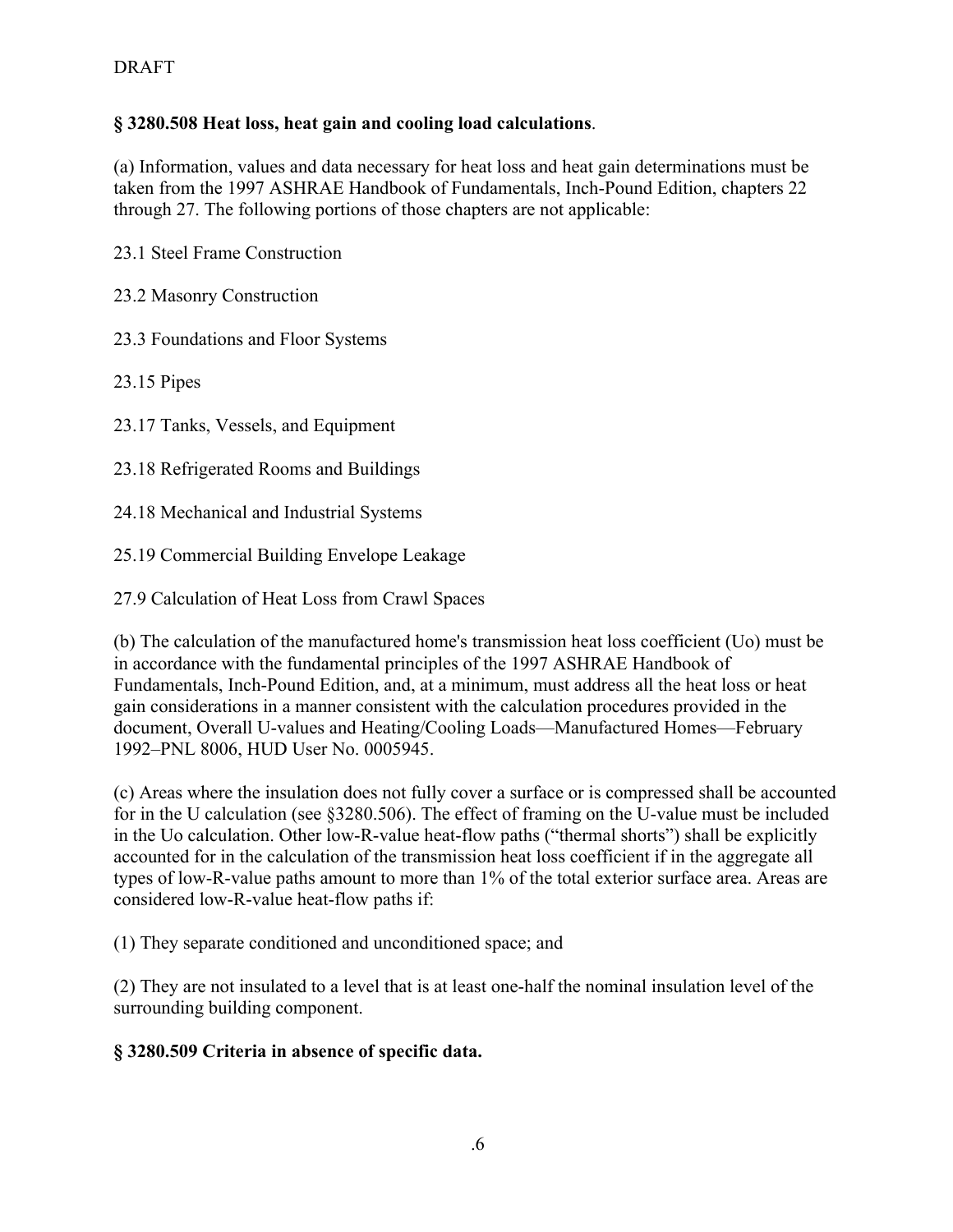#### DRAFT

In the absence of specific data, for purposes of heat-loss/gain calculation, the following criteria shall be used:

(a) Infiltration heat loss. In the absence of measured infiltration heat loss data, the following formula shall be used to calculate heat loss due to infiltration and intermittently operated fans exhausting to the outdoors. The perimeter calculation shall be based on the dimensions of the pressure envelope. Infiltration Heat-Loss=0.7 (T) (ft. of perimeter), BTU/hr.

where: T=70 minus the heating system capacity certification temperature stipulated in the Heating Certificate, in F.

(b) Framing areas.

Wall 15 percent of wall area less windows and doors.

Floor and Ceiling 10 percent of the area.

(c) Insulation compression. Insulation compressed to less than nominal thickness and loose-fill insulation in sloping cavities must have its nominal R-values reduced in compressed areas in accordance with the following table:

#### **EFFECT OF INSULATION COMPRESSION AND RESTRICTIONS ON R**-**VALUES**

| Effect of Insulation Compression and Restriction on R-Values |                 |                 |                  |  |                 |                 |                 |              |  |  |  |
|--------------------------------------------------------------|-----------------|-----------------|------------------|--|-----------------|-----------------|-----------------|--------------|--|--|--|
| Original                                                     | Non-uniform (a) |                 | Uniform (b)      |  | Original        | Non-uniform (a) |                 | Uniform (b)  |  |  |  |
| Thickness                                                    | restriction     |                 | compression      |  | Thickness       | restriction     |                 | compression  |  |  |  |
| $(\%)$                                                       | Batt $(\%)$     | Blown           | batt $(\%)$      |  | $(\%)$          | Batt $(\%)$     | Blown           | batt $(\% )$ |  |  |  |
|                                                              |                 | $(\% )$         |                  |  |                 |                 | $(\%)$          |              |  |  |  |
| $\boldsymbol{0}$                                             | 20              | $\overline{15}$ | $\boldsymbol{0}$ |  | 51              | 81              | $\overline{73}$ | 62           |  |  |  |
| 1                                                            | 26              | 21              | 1                |  | 52              | 81              | 73              | 63           |  |  |  |
| $\overline{2}$                                               | 32              | $\overline{25}$ | $\overline{2}$   |  | $\overline{53}$ | $\overline{82}$ | 74              | 64           |  |  |  |
| $\overline{\mathbf{3}}$                                      | 36              | 28              | $\overline{4}$   |  | 54              | 82              | 75              | 65           |  |  |  |
| $\overline{4}$                                               | 38              | 30              | 5                |  | 55              | 83              | 75              | 65           |  |  |  |
| 5                                                            | 41              | 32              | $\overline{7}$   |  | 56              | 83              | 76              | 66           |  |  |  |
| $\overline{6}$                                               | 43              | 33              | 8                |  | 57              | 84              | 76              | 67           |  |  |  |
| $\tau$                                                       | 45              | 35              | 10               |  | 58              | 84              | 77              | 68           |  |  |  |
| 8                                                            | 46              | 36              | 11               |  | 59              | 84              | 78              | 69           |  |  |  |
| 9                                                            | 48              | 38              | 13               |  | 60              | 85              | 78              | 70           |  |  |  |
| 10                                                           | 49              | 39              | 14               |  | 61              | 85              | 79              | 71           |  |  |  |
| 11                                                           | 51              | 40              | 15               |  | 62              | 86              | 79              | 72           |  |  |  |
| 12                                                           | 52              | 42              | 17               |  | 63              | 86              | 80              | 73           |  |  |  |
| 13                                                           | 53              | 43              | 18               |  | 64              | 87              | 81              | 74           |  |  |  |
| 14                                                           | 54              | 44              | 20               |  | 65              | 87              | 81              | 74           |  |  |  |
| 15                                                           | 55              | 45              | 21               |  | 66              | 88              | 82              | 75           |  |  |  |
| 16                                                           | 57              | 46              | 22               |  | 67              | 88              | 82              | 76           |  |  |  |
| 17                                                           | 58              | 47              | 24               |  | 68              | 88              | 83              | 77           |  |  |  |
| 18                                                           | 59              | 48              | 25               |  | 69              | 89              | 84              | 78           |  |  |  |
| 19                                                           | 59              | 49              | 26               |  | 70              | 89              | 84              | 78           |  |  |  |
| 20                                                           | 60              | 50              | 28               |  | 71              | 90              | 85              | 79           |  |  |  |
| $\overline{21}$                                              | 61              | $\overline{51}$ | $\overline{29}$  |  | $\overline{72}$ | 90              | 85              | 80           |  |  |  |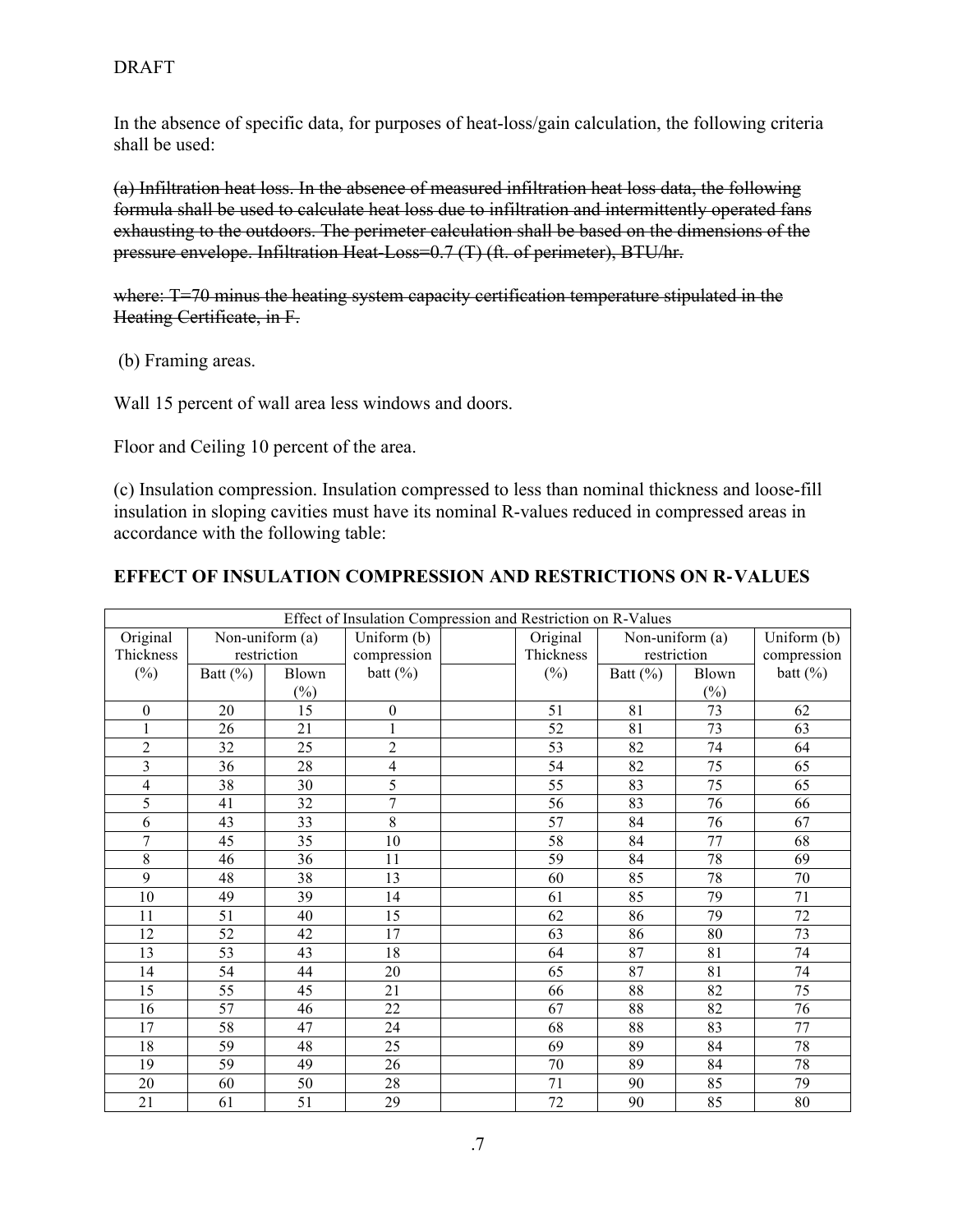| 22 | 62 | 52              | 30              | 73          | 90  | 86              | 81              |
|----|----|-----------------|-----------------|-------------|-----|-----------------|-----------------|
| 23 | 63 | 52              | 31              | 74          | 90  | 86              | 82              |
| 24 | 64 | $\overline{53}$ | 33              | 75          | 91  | 87              | $\overline{82}$ |
| 25 | 65 | 54              | 34              | 76          | 91  | 87              | 83              |
| 26 | 65 | 55              | 35              | 77          | 92  | 88              | 84              |
| 27 | 66 | 56              | 36              | 78          | 92  | 89              | 85              |
| 28 | 67 | 57              | 37              | 79          | 93  | 89              | 85              |
| 29 | 68 | 57              | 39              | $80\,$      | 93  | 90              | 86              |
| 30 | 68 | 58              | 40              | $8\sqrt{1}$ | 93  | 90              | 87              |
| 31 | 69 | 59              | 41              | 82          | 94  | 91              | 88              |
| 32 | 70 | 60              | 42              | 83          | 94  | 91              | $88\,$          |
| 33 | 70 | 60              | 43              | 84          | 95  | 92              | 89              |
| 34 | 71 | 61              | 44              | 85          | 95  | 92              | 90              |
| 35 | 72 | 62              | $\overline{45}$ | 86          | 96  | $\overline{93}$ | 91              |
| 36 | 72 | 63              | $\overline{47}$ | 87          | 96  | 93              | 91              |
| 37 | 73 | 63              | 48              | $88\,$      | 96  | 94              | 92              |
| 38 | 74 | 64              | 49              | 89          | 96  | 94              | 93              |
| 39 | 74 | 65              | 50              | 90          | 97  | 95              | 93              |
| 40 | 75 | 65              | 51              | 91          | 97  | 95              | 94              |
| 41 | 75 | 66              | 52              | 92          | 97  | 96              | 95              |
| 42 | 76 | 67              | $\overline{53}$ | 93          | 98  | 96              | 95              |
| 43 | 76 | 68              | 54              | 94          | 98  | 97              | 96              |
| 44 | 77 | 68              | 55              | 95          | 98  | 97              | 97              |
| 45 | 78 | 69              | 56              | 96          | 99  | 98              | 97              |
| 46 | 78 | 70              | 57              | 97          | 99  | 98              | 98              |
| 47 | 79 | 70              | 58              | 98          | 99  | 99              | 99              |
| 48 | 79 | 71              | 59              | 00          | 100 | 99              | 99              |
| 49 | 80 | 71              | 60              | 100         | 100 | 100             | 100             |
| 50 | 80 | $72\,$          | 61              |             |     |                 |                 |

\*Note: To use this table, first compute the restricted insulation thickness as a fraction of the uncompressed (full) insulation thickness. Then look up the R-value remaining from the appropriate column (Nonuniform Restriction, Batt Nonuniform restriction, Blown or Uniform compression, Batt). Example: Assume a section of loose-fill ceiling insulation went from R-25 insulation at a height of 10 inches to a minimum height of 2 inches at the edge of the ceiling. The ratio of minimum to full thickness is 0.20 (2 divided by 10). Look up 0.20 (20 percent), read across to column 3 (Non-uniform Restriction, Blown), and read 50 percent. Therefore, the R-value of the loose-fill insulation over the restricted area would be R- 12.5(50 percent of 25). (a) Non-uniform restriction is that which occurs between non-parallel planes, such as in the ceiling near the eaves. (b) Uniform compression is compression between parallel planes, such as that which occurs in a wall.

When insulation is installed over the framing members the thermal performance of the insulation is reduced due to compression at the framing members. The Resistance value of the insulation between the framing members is reduced by 12.5 percent for framing members 16&inch; O.C., 8.5 percent for framing members 24&inch; O.C., and 4 percent for framing members 48&inch; O.C.

(d) Air supply ducts within floor cavity. Air supply ducts located within a floor cavity shall be assumed to be heating or cooling the floor cavity to living space temperatures unless the duct is